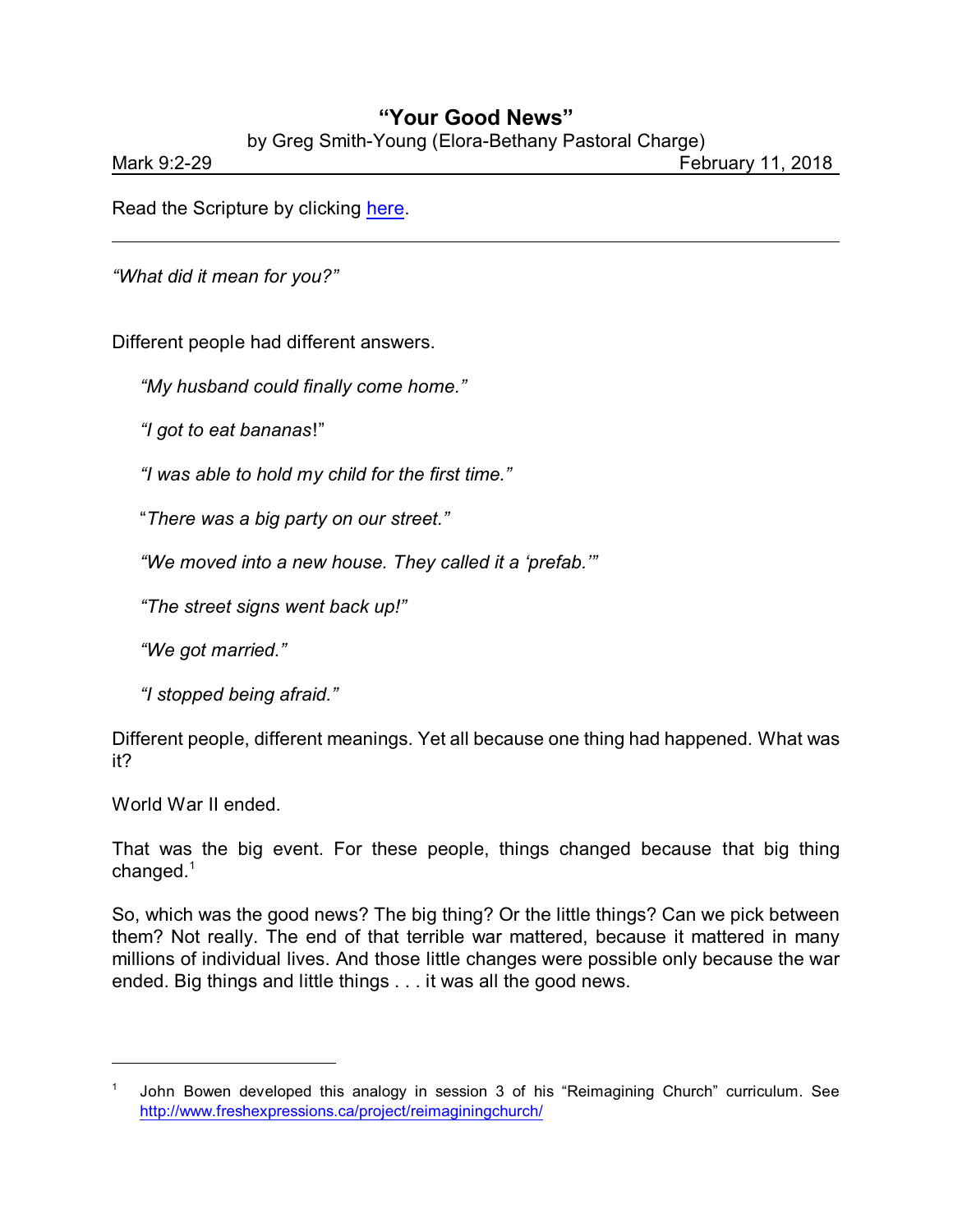II The day told about in the Bible reading . . . what was the good news that day?

Obviously, Jesus' Transfiguration. He was filled up, bathed in and overcome with the fullness of God's love, God's power, God's celebration. Like music fills up ordinary words, making them soar in song, so Jesus was filled up with the voice of God: *This my Son, whom I dearly love!<sup>2</sup>*

The days before had been about death. Jesus was seeing his future: rejection, suffering, and execution on a cross. His closest followers could not believe it. Harsh words were thrown. It was a hard time.

Can it be a coincidence that it was Moses and Elijah whom God sent, from wherever the saints go, to talk with Jesus that day? They'd each had their own crises: Moses when the people rejected God's covenant; Elijah when he was on the run for his life. Each had been led by God to a mountaintop, and there God had reassured them. And now, with them, God reassured Jesus.

Was this the good news that day? *Jesus is God's beloved, doing God's mission.*

Or, was it this?

How Peter saw Jesus transformed. Yes, he was still a person, of flesh and blood, Peter's friend and rabbi. Yet he was also more. He was glorious!

III

Peter would say it was then that he knew, for sure, that he was not following a dream, myth, or delusion. He saw Jesus' magnificent power. He heard God's majestic command: Listen to him!<sup>3</sup> It was terrifying and wonderful!

And Moses, through whom God gave the Law. Elijah, the crown of God's prophets. Both, talking to Jesus. Peter's Jesus!

Peter had wanted to stay there, at the feet of the masters. Who wouldn't? But Jesus took them back down from the mountain.

Was this the good news that day? *Jesus is the One to whom the Law and Prophets point: the Messiah, God's Son.*

<sup>&</sup>lt;sup>2</sup> N. T. Wright, Mark for Everyone (Louisville: Westminster John Knox, 2001, 2004), 116.<br><sup>3</sup> 2<sup>nd</sup> Peter 1:16.21

 $3$  2<sup>nd</sup> Peter 1:16-21.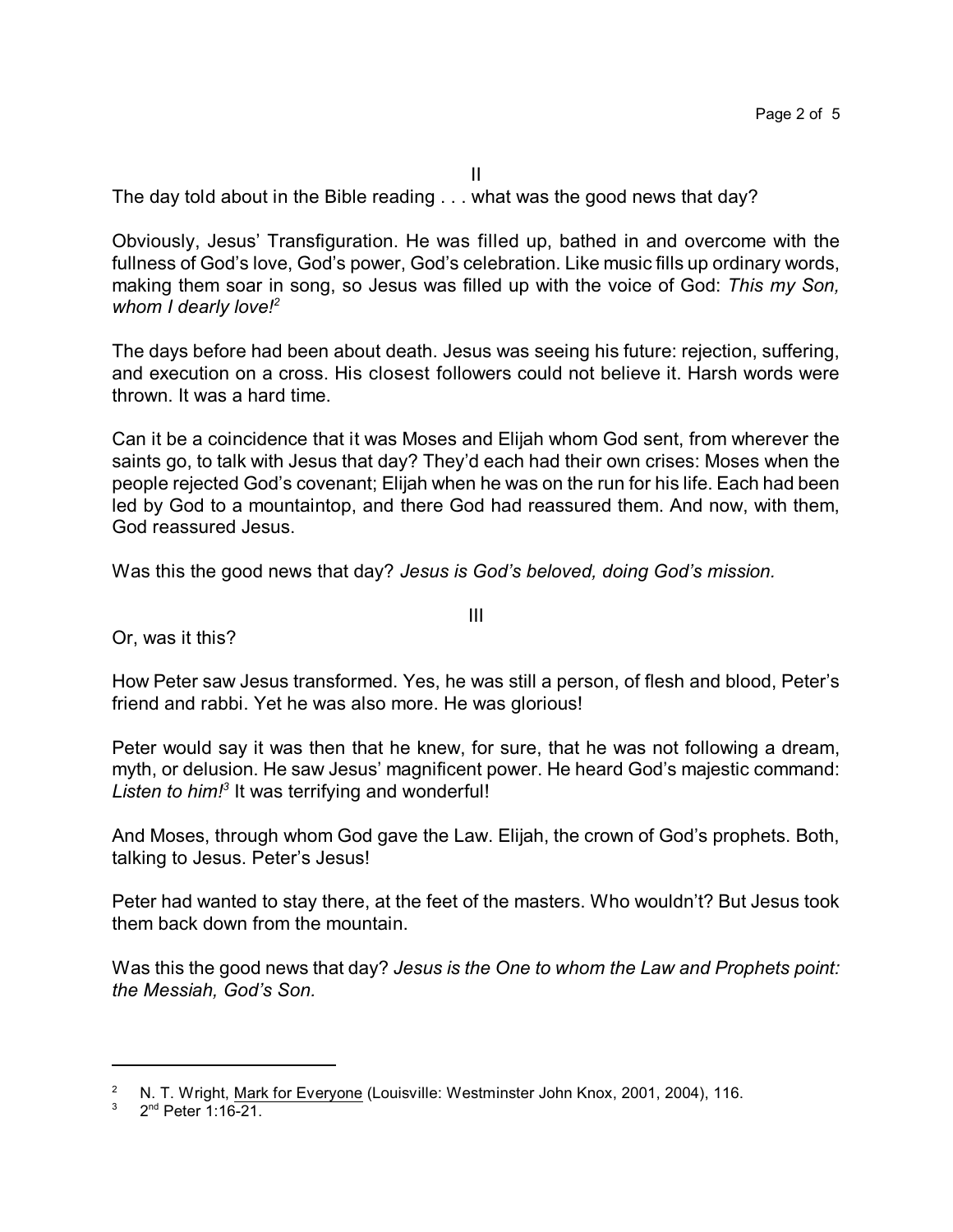Or, was it this?

*That day, it ended. No more screaming and convulsing. No more thrashing and frothing. Never again would I wake up, soiled and spent in my mother's arms. Never again would I see such terror in my father's eyes. Never again could the demon seize me. Jesus freed me, to live.*

That's what the boy might say. Was that the good news?

Or, was it this?

*That day, I began to believe again. With every one of my son's fits, my hope had been torn away. I was always afraid. Even when he was well, it was just a pause before the next storm. One day, I would not be able to protect him. I could not save him. I took him to Jesus, but he wasn't there and his disciples were useless. Then, Jesus came down. I tried to believe. That was enough. That day, I first heard my son say* "Abba" . . . "Dad."

That's what the dad might say. Was that the good news?

What was the good news that day? *Jesus is God's Beloved, doing God's mission? Jesus is the Messiah, God's Son? Jesus healed the boy? Jesus answered the man?*

All of them! Of course!

What is the Gospel?

Gospel . . . means "good news."<sup>4</sup>

Gospel . . . translates a Greek word. It was used for royal proclamations, announcements of great victories, that sort of thing. It recalls a Hebrew word, for someone who announces great things.<sup>5</sup> Jesus' followers took it and made it their own to talk about Jesus.

 $\vee$ 

Gospel . . . it's what they call the 4 books in the Bible that tell about Jesus' life. Jesus' life with us, his death for us, his resurrection to give life to us, his rule over us — Jesus is the good news.

 $\frac{4}{5}$  <https://en.wiktionary.org/wiki/gospel#English>

<sup>5</sup> The Greek word is *euangélion* and the Hebrew word is *basar*.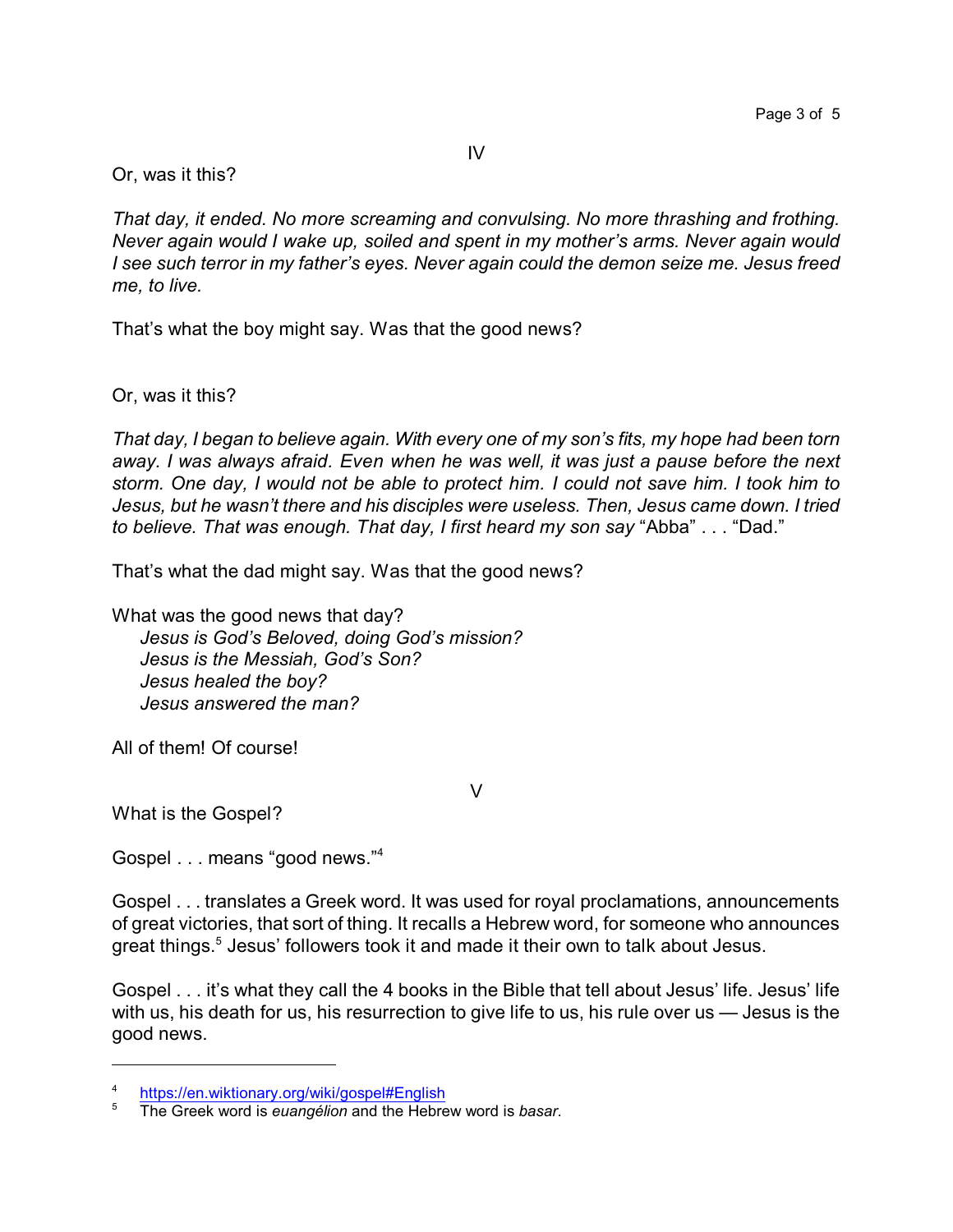Gospel . . . maybe we can sum it up:

*Great News! God the Creator has not given up on this hurting and sinful world. God is at work in the world in love, putting things right. God has personally come to us in Jesus. He has decisively dealt with sin, pain and injustice. Because of him, the whole creation is entering a new time — God's Kingdom — where there is peace, health, justice, and all of life flourishes.* (That's my much-to-wordy attempt.)

Or maybe like this:

*Jesus is GOD WITH US, come to SHOW US God's love, SAVE US from sin, SET UP God's kingdom, and SHUT DOWN religion, so we can SHARE IN God's life.* (That's by an Oakville pastor, Bruxy Cavey.)<sup>6</sup>

Or, maybe we can't sum up the Good News. Not adequately. Maybe we do best to tell the story of Jesus, who is the Good News of God.

VI

Or, maybe the Gospel is best told, when you tell your story.

The Gospel is the "Big Thing" of what God has done in Jesus. That's the big-news announcement, like the newspaper headlines shouting "The War is Over!"

And, the Gospel is all the ways that Big Thing changes millions and millions of individual lives. Just like the War's end meant so much for so many.

Some people are really good at telling about the Big Thing. Historians and history teachers can tell about the War. Theologians and evangelists can tell about Jesus. They can teach us to tell too.

But each of us has a story to tell. Anyone in Britain after VE day could tell what the War's end meant for them. What does the Good News of Jesus mean for you?

The past few weeks, we heard the story of the blind man whom Jesus healed. He knew very little about Jesus. He didn't have much to say. Except, the most profound thing: *All I know is that I was blind, now I see, and it was Jesus.*<sup>7</sup>

What is the Good News for you?

<sup>6</sup> http://www.bruxy.com/wp-content/uploads/2018/02/Gospel-Cheat-Sheet-web\_updated.pdf

<sup>7</sup> John 9:1-41, especially verse 25.